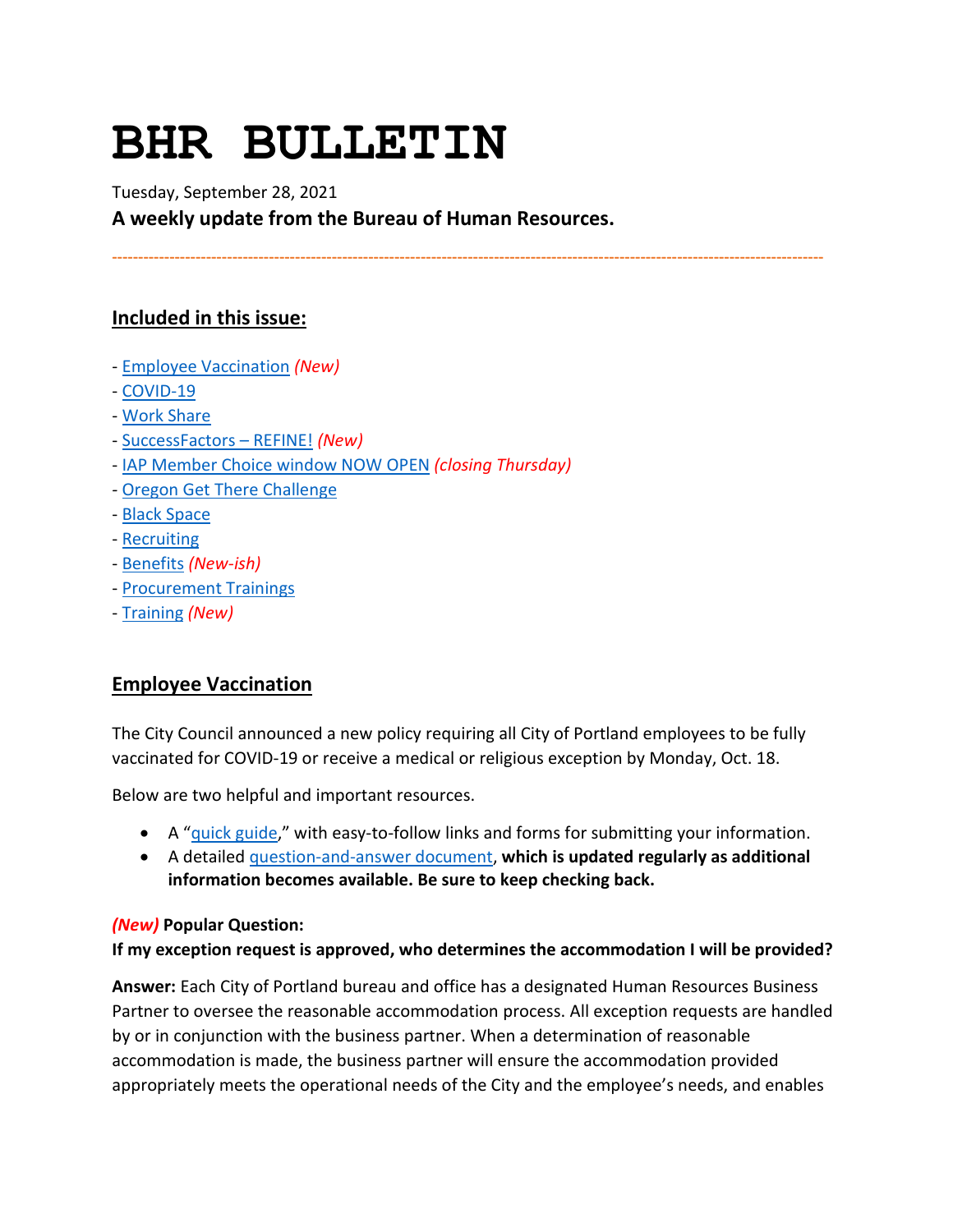the person to perform the essential functions of their position safely. The Bureau of Human Resources will be responding directly to every employee who has requested an exception and accommodation related to the City's COVID-19 Vaccination requirement.

If you have any questions or concerns about the City's vaccination requirement, please email [VaccinePolicy@portlandoregon.gov.](mailto:VaccinePolicy@portlandoregon.gov)

# <span id="page-1-0"></span>**COVID-19**

For more information regarding **Guidance, Testing, Temporary Leave, and Leave Sharing**, please go to this [COVID-19 Update page.](https://www.portlandoregon.gov/bhr/article/779927)

# **COVID-19 Vaccinations**

Please submit vaccination questions to [Joel.Michels@portlandoregon.gov.](mailto:Joel.Michels@portlandoregon.gov) Answers will be provided in the following week's BHR Bulletin an[d a compiled list is posted here.](https://www.portlandoregon.gov/bhr/article/785664)

The information provided is taken from the Centers for Disease Control and Prevention [\(CDC\)](https://www.cdc.gov/coronavirus/2019-ncov/vaccines/index.html) and Oregon Health Authority [\(OHA\)](https://covidvaccine.oregon.gov/) resources with input from our own Joel Michels, Nurse Practitioner, Occupational Health and Well-being Program Manager.

**Q:** Am I knowledgeable enough about the vaccines and their safety? A: Test your knowledge here! [How much do you know about COVID-19 vaccines?](https://www.cdc.gov/coronavirus/2019-ncov/vaccines/quiz-how-much-do-you-know.html)

**Q:** How well are the vaccines working to protect us against COVID-19 and the Delta variant? **A:** COVID-19 vaccination reduces the risk of COVID-19 and its potentially severe complications. All COVID-19 vaccines currently authorized for use in the United States helped protect people against COVID-19, including severe illness, in clinical trial settings. So far, [studies](https://www.cdc.gov/vaccines/covid-19/effectiveness-research/protocols.html) that have looked at how COVID-19 vaccines work in real-world conditions (vaccine effectiveness studies) have shown that these vaccines are working well.

While COVID-19 vaccines are working well, some people who are fully vaccinated against COVID-19 will still get sick, because no vaccines are 100% effective. These are called [vaccine](https://www.cdc.gov/coronavirus/2019-ncov/vaccines/effectiveness/why-measure-effectiveness/breakthrough-cases.html)  [breakthrough cases.](https://www.cdc.gov/coronavirus/2019-ncov/vaccines/effectiveness/why-measure-effectiveness/breakthrough-cases.html) However, data suggest that vaccination may make symptoms less severe in people who are vaccinated but still get COVID-19. mRNA COVID-19 vaccines have been shown to provide protection against severe illness and hospitalization among people of all ages eligible [to receive them.](https://www.cdc.gov/mmwr/volumes/70/wr/mm7018e1.htm?s_cid=mm7018e1_w) This includes people 65 years and older who are at higher risk of severe outcomes from COVID-19.

## **Variants and Vaccines**

• FDA-authorized COVID-19 vaccines help protect against Delta and other known variants.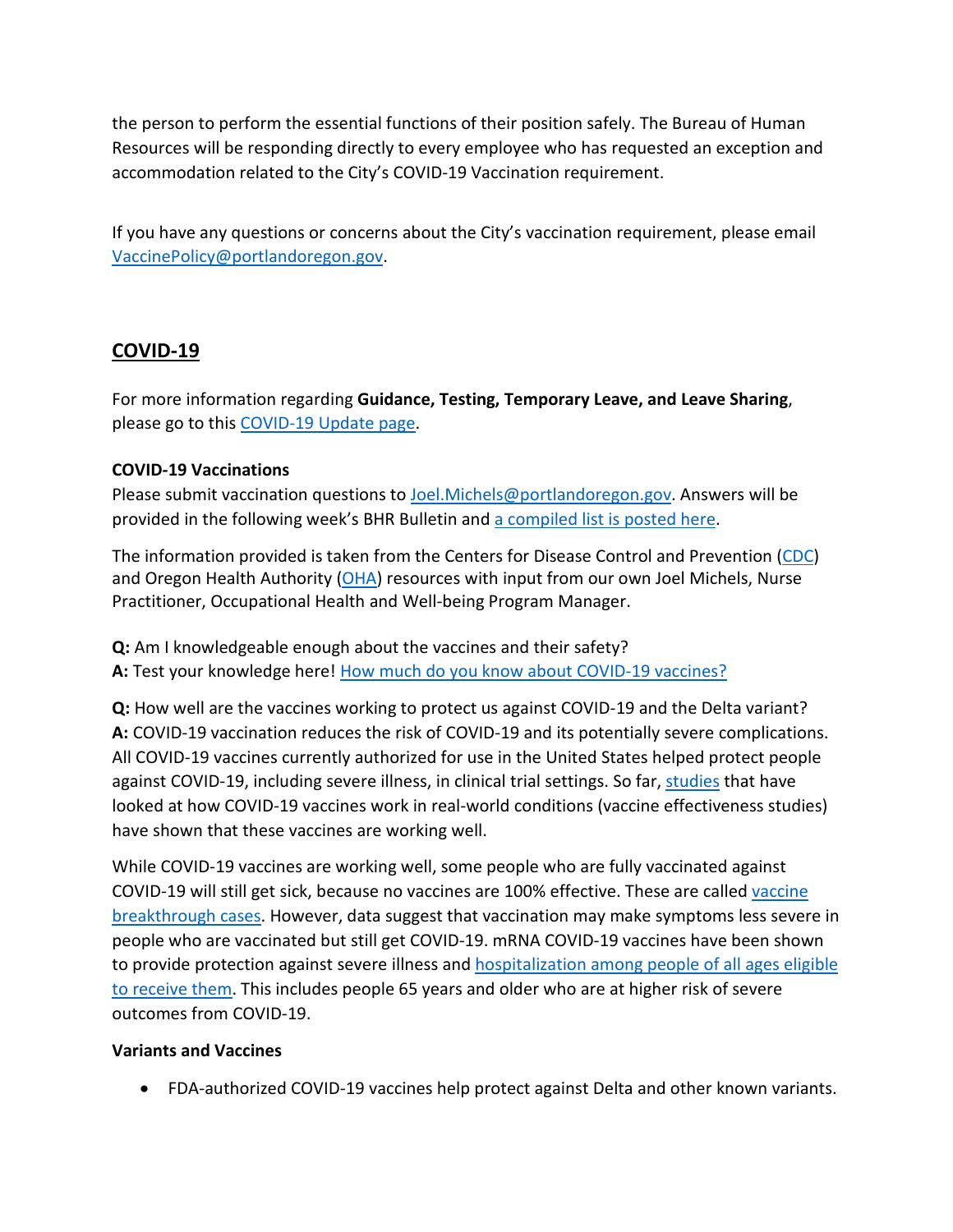- These vaccines are effective at keeping people from getting COVID-19, getting very sick, and dying.
- To maximize protection from the Delta variant and prevent possibly spreading it to others, you should wear a mask indoors in public if you are in an area [of substantial or](https://covid.cdc.gov/covid-data-tracker/#county-view)  [high transmission](https://covid.cdc.gov/covid-data-tracker/#county-view) even if you are fully vaccinated.
- We don't know how effective the vaccines will be against new variants that may arise.

Next week we will continue to answer questions related to COVID-19 vaccinations. The intent of the information is to help you make an informed decision about vaccination. If you have questions, please send them to **Joel.Michels@portlandoregon.gov**.

## [The City's COVID-19 Response page is available here.](https://www.portlandoregon.gov/bhr/index.cfm?&c=81055)

#### **Safety Net Program**

The Safety Net Program offers support options for employees and budget-constrained bureaus, addressing needs brought on by COVID-19. Tools have been created to provide bureauapproved flexible leave options to employees during national- and state-declared emergencies. Details can be found on the BHR Safety Net page at [https://www.portlandoregon.gov/bhr/81209.](https://www.portlandoregon.gov/bhr/81209)

# <span id="page-2-0"></span>**Work Share**

Updates to the City's Work Share FAQ can be found here: [Work Share Program FAQ 06-08-2021](https://www.portlandoregon.gov/bhr/article/761976)  [\(portlandoregon.gov\)](https://www.portlandoregon.gov/bhr/article/761976)

If you are currently participating in Work Share and do not enter your own time on your timesheet, please talk to your bureau timekeeper about the importance of entering your time by the 5 p.m. Monday deadline.

If you or your timekeeper make a change to your timesheet **after** the Monday 5 p.m. deadline, **and it is still within the same week**, please email the Work Share team at [inboxworkshare@portlandoregon.gov](mailto:inboxworkshare@portlandoregon.gov) as soon as possible, **prior to 9 a.m. Friday**. The Work Share team will make every effort to update your claim before submitting to OED Friday afternoon.

**End of COVID-19 Federal Stimulus and How it Impacts Current Work Share Participants** The COVID-19 stimulus provided by the federal government to supplement unemployment benefits expired Sept. 4, 2021. **This means that the extra \$300 (or \$252 with taxes withheld) per week will no longer be available** to City employees participating in the Work Share program. Those who continue to furlough or reduce their schedules under the Safety Net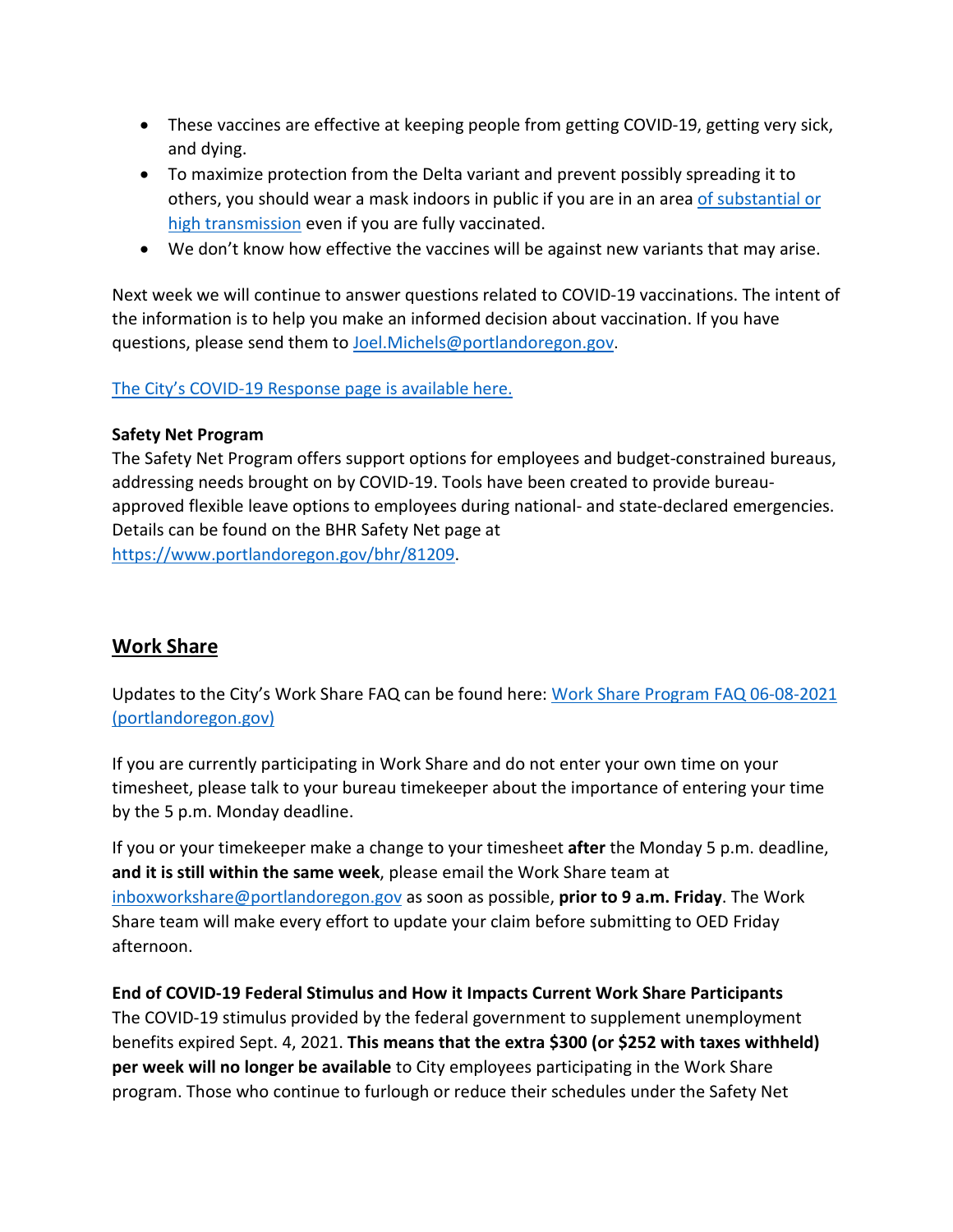program will still be eligible to receive Work Share benefits. If you have any questions or concerns, please reach out to the Work Share team at [inboxworkshare@portlandoregon.gov.](mailto:inboxworkshare@portlandoregon.gov)

#### [The following Work Share updates are available here.](https://www.portlandoregon.gov/bhr/article/785595)

**OED Letters Regarding Pandemic Unemployment Assistance (PUA) Waiting Week Payments OED Adjudication (Judgment) for Missed Opportunities to Work Lost Wages Assistance Processing ReliaCard 1099-G Tax Information for Work Share Benefits CARES Act Extension Missed Opportunities to Work 1099-G Phone Number Report of Additional Income Work Share Claim Recertification Overpayment Updates Clarification 1099-G Discrepancies City of Portland Work Share Renewal Corrections to Work Share Claims**

If you have questions regarding Work Share benefits or the process, please email [Inboxworkshare@portlandoregon.gov.](mailto:Inboxworkshare@portlandoregon.gov)

# <span id="page-3-0"></span>**SuccessFactors Performance Management for Non-Represented Employees**



## *(New)* **Time to Check-In!**

The Refine phase of our new performance cycle runs from Oct. 1 – Dec. 31.

During this phase, BHR will conduct a mass launch of performance forms for all active employees on Oct. 1.

When employees are hired after Oct. 1, the employee's manager can launch their form by following the instructions on the Performance and Development Review web page under the,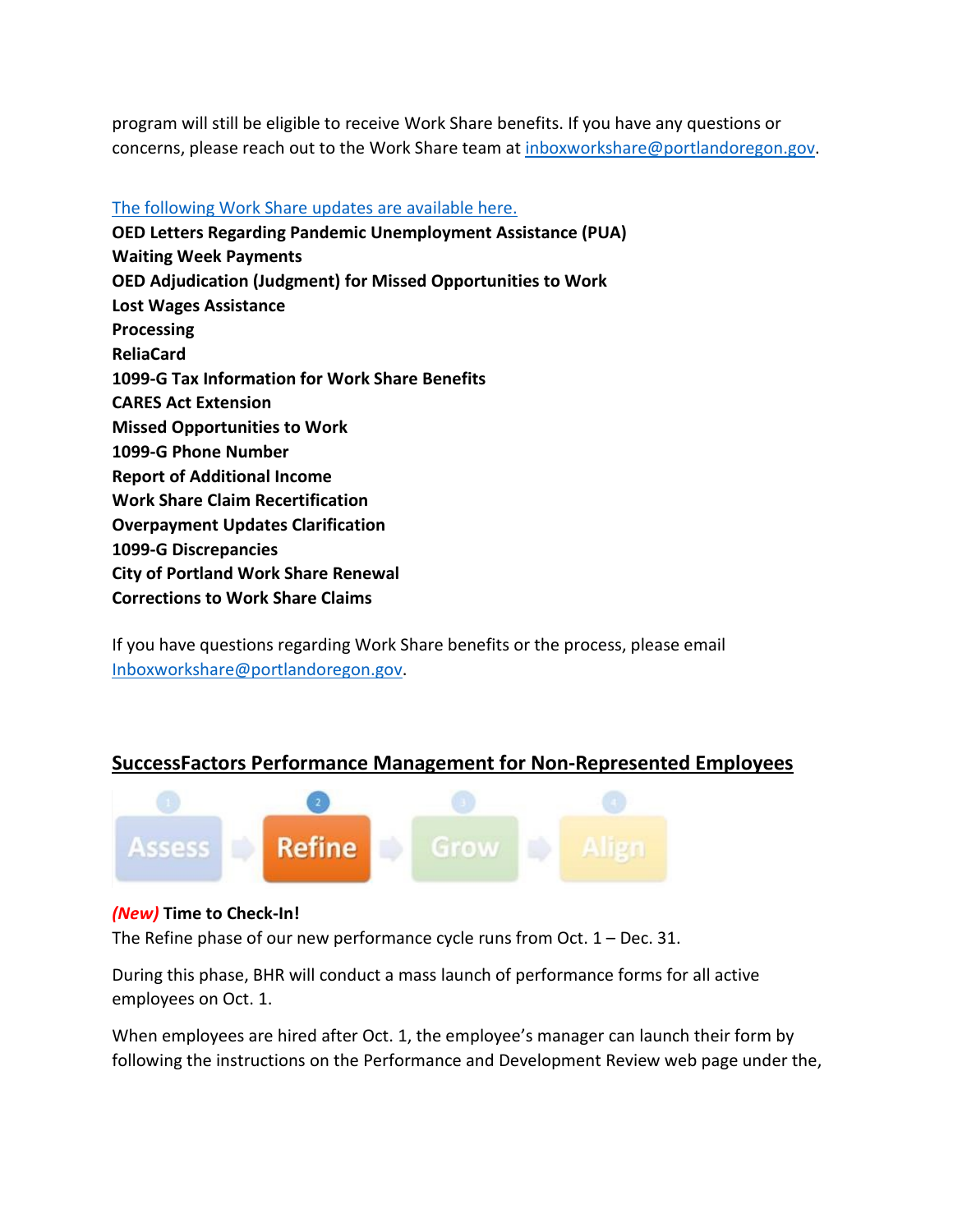"07 Create a Performance Form (for a New Employee)" section. <https://www.portlandoregon.gov/bhr/80673>

The only action you will need to take during this Phase is to:

- a. Conduct the Refine check-in with your manager review your Service and People objectives and discuss progress to date.
	- [Performance Form 01 Check Ins \[ Employee \] –](https://www.youtube.com/watch?v=jsjxScZqKqU) YouTube
- b. Your manager will need to enter the date you conducted the check-in on the review form to complete this action.
	- [Performance Form 02 Check Ins \[ Manager \] -](https://www.youtube.com/watch?v=Knt9VreiIYU) YouTube

Remember, a good check-in simply ensures that you and your manager are taking a few moments to address four questions.

What we call the 4x4, which includes two questions that look backward and two questions that look forward.

Here's what a 4x4 quarterly check-In should cover:

- 1) How did you do against your service objectives during the last quarter?
- 2) How did you do against your people objectives during the last quarter?
- 3) What are your priorities for the next quarter?
- 4) What training, resources, or coaching do you need to meet those priorities?
	- Following each quarterly check-in, you and your manager should record progress, results, comments, as well as note any changes or necessary adjustments to each objective on your Performance form.
	- You can access the SuccessFactors Performance Management platform in CityLearner through [the employee portal,](https://www.portlandoregon.gov/employee/index.cfm?) or by opening the following CityLearner link in your browser [www.portlandoregon.gov/sf](http://www.portlandoregon.gov/sf) and clicking on "objectives" in the drop-down menu.

If you missed any of the communication or resources leading up to this point, you can access a simple process overview guide [here](https://www.portlandoregon.gov/bhr/article/758125) or check out the dedicated [BHR web page,](https://www.portlandoregon.gov/bhr/index.cfm?&c=80673) full of useful videos and reference material on our process.

# <span id="page-4-0"></span>**IAP Member Choice window NOW OPEN**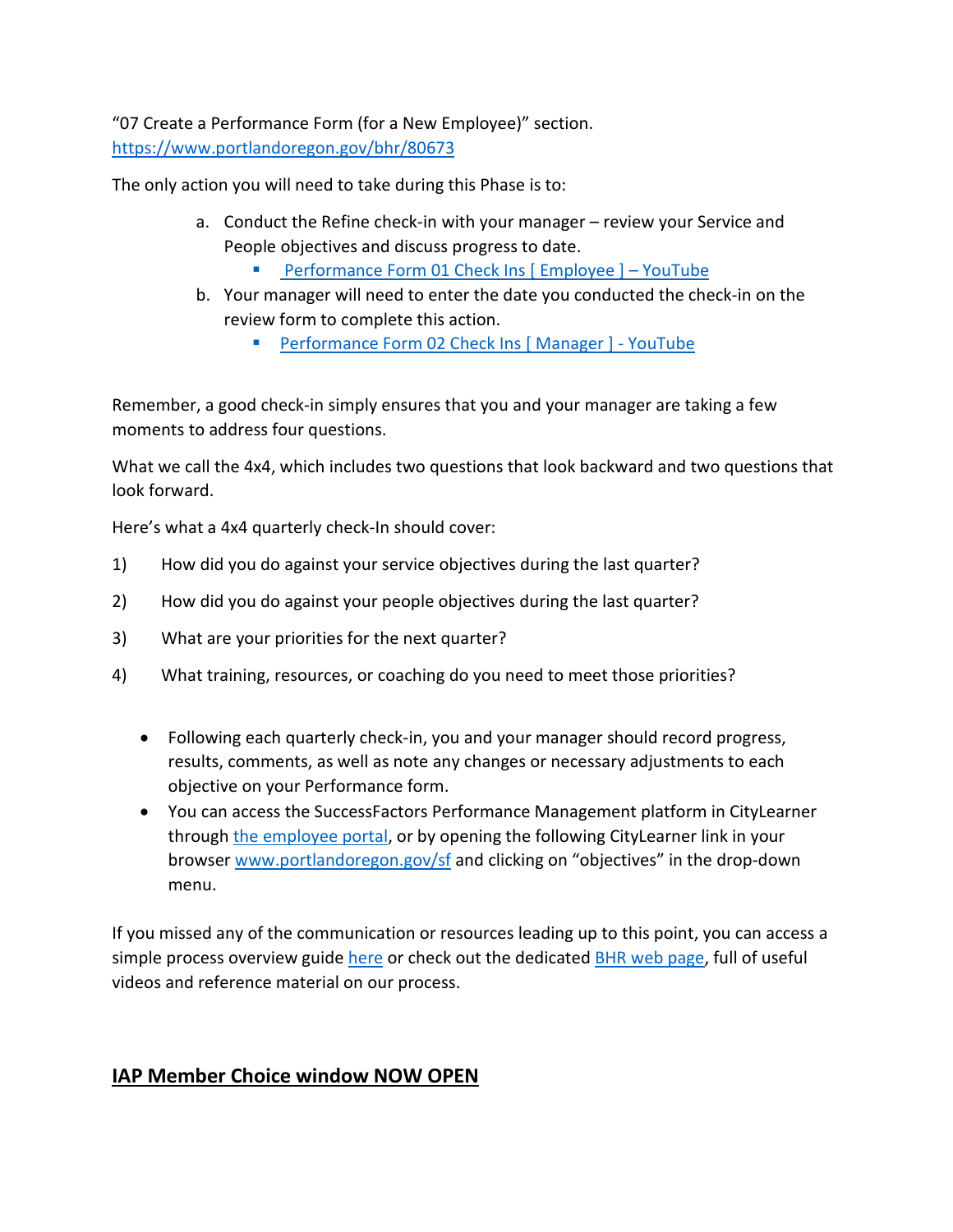*(Closing Thursday, Sept. 30)* The Member Choice program was established by Senate Bill 1049 to enable Individual Account Program (IAP) participants to change how their IAP account is invested. Normally, each member's IAP is invested in a "Target-Date Fund" (TDF) based on the year you will reach your target retirement age. The farther away the target retirement year, the riskier (but potentially profitable) the fund's investments. The closer the year, the safer (but potentially less profitable) the fund's investments. Member Choice enables participants to choose a Target-Date Fund for your IAP -- based on the amount of risk you prefer, regardless of your target retirement year. This option is available once a year in a one-month window during September. The change goes into effect in January of the following year.

More information about TDFs and guidance on how to make a change can be found here: IAP [Target-Date Funds.](https://www.oregon.gov/pers/Pages/Financials/IAP-Target-Date-Funds.aspx)

# <span id="page-5-0"></span>**Win big with the Oregon Get There Challenge**

Challenge yourself and help make Oregon an even better place to live, work and play, with the Oregon Get There Challenge.

The Get There Challenge is a 14-day statewide challenge to encourage Oregon residents and employees to make trips by carpool, vanpool, walking, biking, riding transit, and **even remote work**. You can join anytime, but this year, the challenge runs Oct. 4-17.

Unlock fun and skill-building achievements, plus log transportation options trips, including remote workdays, for your chance to win many prizes. Each achievement is worth points toward weekly and grand prize drawings. The more points you earn, the greater your chances of winning the grand prize.

Joining the challenge is as easy as 1-2-3!

- 2. [Create an account](https://getthere.rideamigos.com/#/) in the Get There tool or log in [here.](https://getthere.rideamigos.com/#/)
- 3. [Go to the Challenge page](https://getthere.rideamigos.com/#/pages/2021GetThereChallenge) and unlock achievements to earn points.
- 4. Become eligible to win [Get There Challenge prizes!](https://getthereoregon.org/prizes/)

Find everything you need to know [here.](https://getthereoregon.org/challenge/)

# <span id="page-5-1"></span>**Black Space**

This meeting is specifically for City of Portland's Black employees. We will provide support where needed, and work together to identify common experiences as well as ways the City can better support and retain Black employees.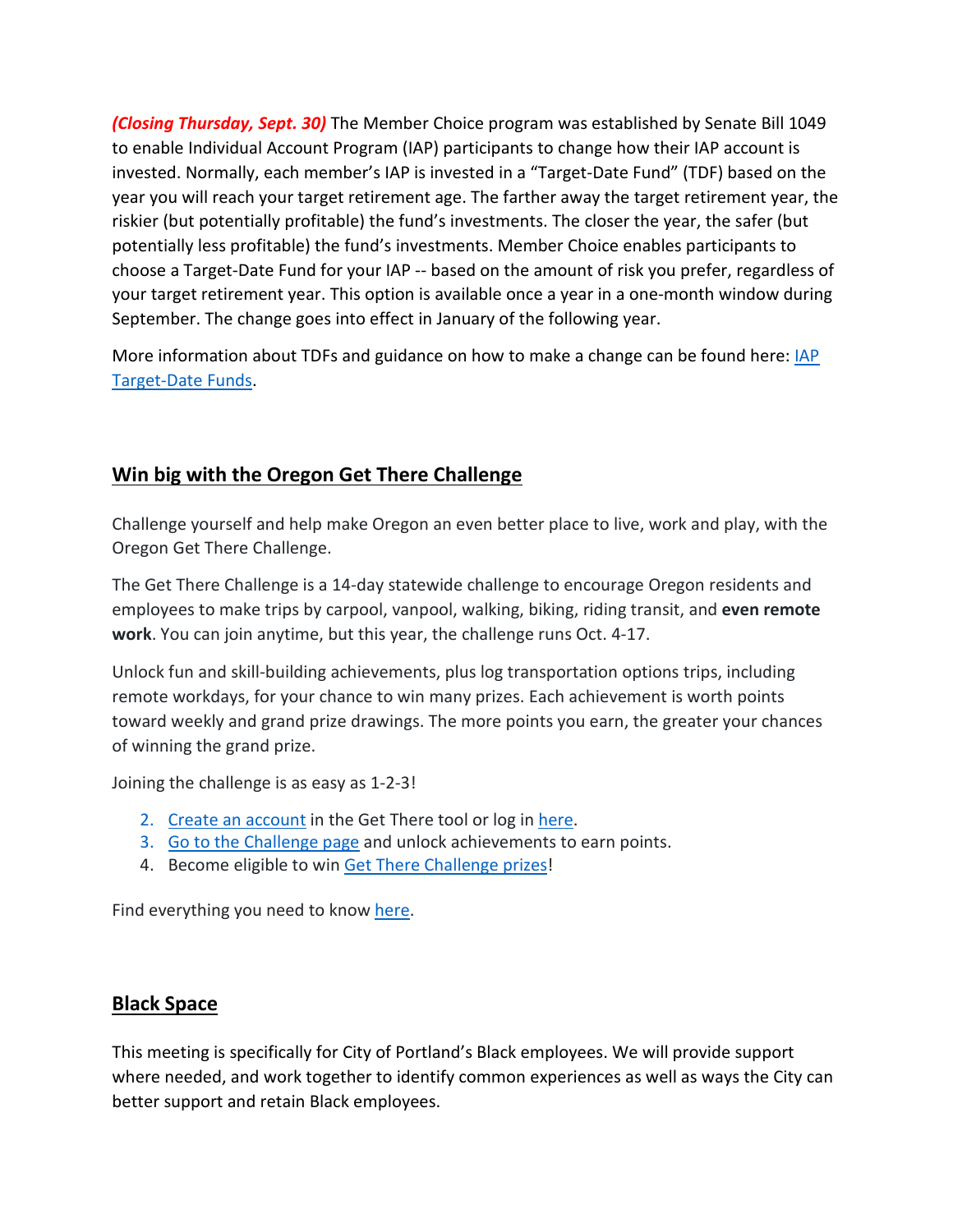Monday, Oct. 25, 1 p.m. Monday, Nov. 29, 1 p.m. Monday, Dec. 13, 1 p.m.

Please download and import the following iCalendar (.ics) files to your calendar system. Daily: [https://us02web.zoom.us/meeting/tZMlcO6opj0sGNSQPv9q05sEQwyNJI2fbqmR/ics?icsToken=](https://us02web.zoom.us/meeting/tZMlcO6opj0sGNSQPv9q05sEQwyNJI2fbqmR/ics?icsToken=98tyKuGvpjwtGtyTthuHRpwEGo_CKPTxiCFdjY1urS_zWjEDNxDTB_VbHJhWQt7S) [98tyKuGvpjwtGtyTthuHRpwEGo\\_CKPTxiCFdjY1urS\\_zWjEDNxDTB\\_VbHJhWQt7S](https://us02web.zoom.us/meeting/tZMlcO6opj0sGNSQPv9q05sEQwyNJI2fbqmR/ics?icsToken=98tyKuGvpjwtGtyTthuHRpwEGo_CKPTxiCFdjY1urS_zWjEDNxDTB_VbHJhWQt7S)

Join Zoom Meeting: <https://us02web.zoom.us/j/87877086620?pwd=Q1VoWkNjb2xHT21ta1VVMWxNSEsvQT09> Meeting ID: 878 7708 6620 l Passcode: 275417 One tap mobile +13462487799,,87877086620#,,,,\*275417# US (Houston) +16699006833,,87877086620#,,,,\*275417# US (San Jose)

# <span id="page-6-0"></span>**Recruiting**

**Jobs** [Current Internal Recruitments](https://www.governmentjobs.com/careers/portlandor/promotionaljobs) [Current External Recruitments](https://www.governmentjobs.com/careers/portlandor?) [Current Lateral Transfer Opportunities](https://www.governmentjobs.com/careers/portlandor/transferjobs)

## <span id="page-6-1"></span>**Benefits**

#### **Flu Shots**

*(New-ish)* On-site flu shot clinics are operating at most worksites this year to keep City employees healthy.

Because worksites need to limit the number of people in buildings, and some staff are required to be on-site, we ask -- **if you are currently working from home, please do not come into a City facility for your flu shot.**

Instead, Moda members can get flu shots at no cost from your primary care provider or any Express Scripts in-network pharmacy (when presenting your pharmacy card). If you are a Kaiser participant, members can schedule a flu shot appointment starting Friday, Oct. 1 at [kp.org/flu.](https://healthy.kaiserpermanente.org/oregon-washington/health-wellness/flu) Kaiser members can also visit retail pharmacies including Albertsons, Costco, CVS, Fred Meyer, Rite Aid, Safeway, Walgreens, and Walmart to get a shot at no additional cost.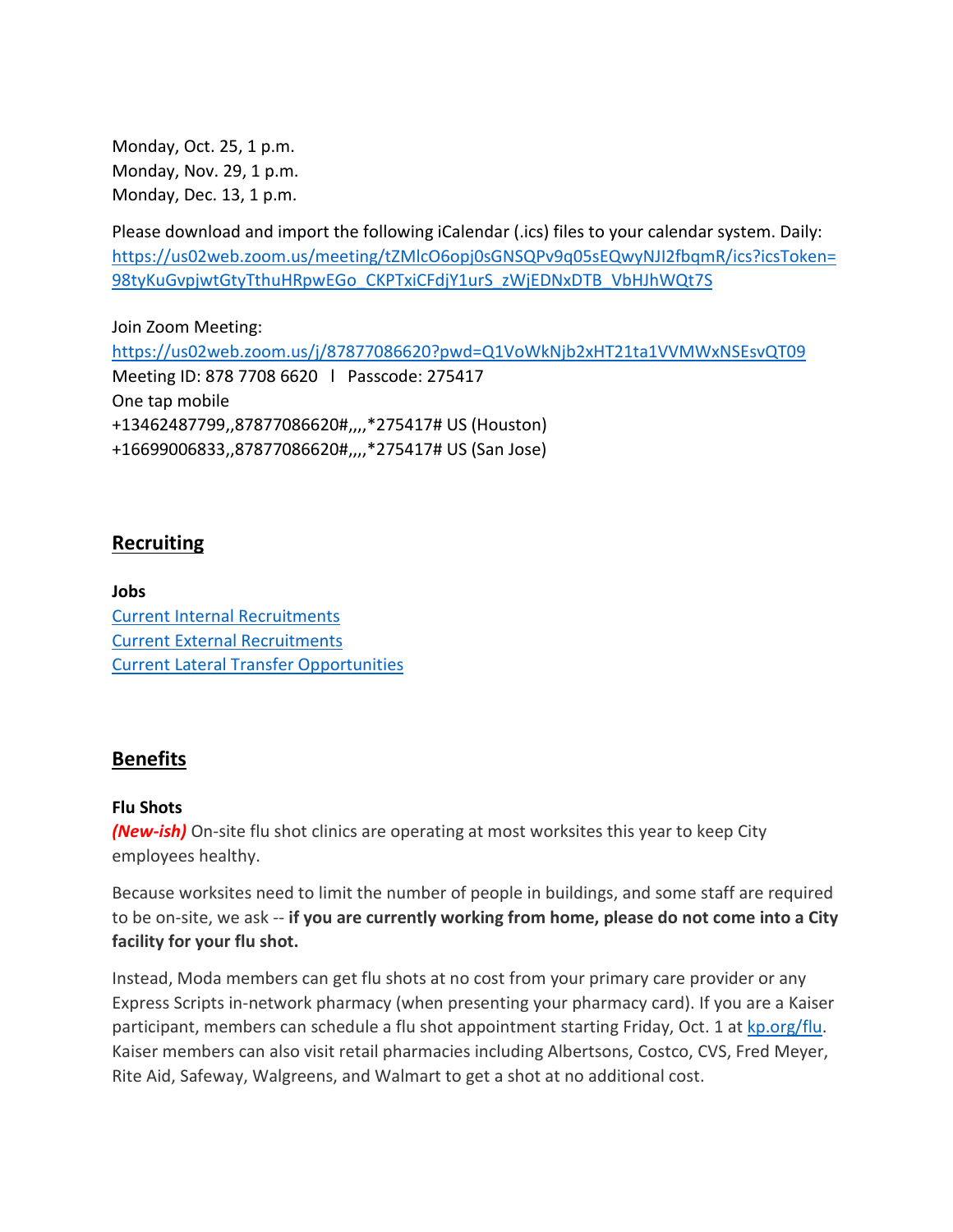For those currently reporting to worksites, a complete list of on-site flu shot clinic options as well as instructions are available at: [2021 Flu Shot Clinics for Employees.](https://www.portland.gov/bhr/benefit-offerings/events/2021/9/15/2021-flu-shot-clinics-employees)

Please read the vaccine information sheet and complete the paperwork before visiting a worksite clinic.

## **Employee Assistance Program (EAP)**

24-hour Help During Emergencies and Other Times of Need If you are in crisis, help is a confidential call away. Cascade/EAP: 1-800-433-2320 (text) 503-850-7721 National Suicide Hotline: 1-800-273-8255 (website) <https://suicidepreventionlifeline.org/>

# **[Culturally Specific Resources for Moda Members | Portland.gov](https://www.portland.gov/bhr/benefit-offerings/news/2021/8/17/culturally-specific-resources-moda-members-0)**

Moda understands the need for culturally competent care, and is working to create more culturally specific content in order to help members find resources. If you're a Moda member, now you can identify providers in your area and in-network.

# **Flexible Spending Account Rollover/Carryover**

Rollover/carryover funds from the previous plan year will not be posted in your account until after the runout period ends Sept. 30.

What's a runout period? The runout period is a 90-day period (July-September) allowing FSA participants to submit reimbursement claims for eligible expenses incurred during the previous plan year ending June 30, 2021. To check your account balance, please log in at [www.wageworks.com.](http://www.wageworks.com/)

# **Webinars**

[Webinars for All –](https://cascade-gateway.lifeadvantages.net/module.php/core/loginuserpass.php?AuthState=_3ce03a5425cee12e62d0304fc638e4faf53e14890d%3Ahttps%3A%2F%2Fcascade-gateway.lifeadvantages.net%2Fsaml2%2Fidp%2FSSOService.php%3Fspentityid%3Dhttps%253A%252F%252Fsaml-01.personaladvantage.com%252Fsp%26cookieTime%3D1625593352%26RelayState%3Dss%253Amem%253A1d8e1b0ec14601a8153ab04497bc5fd0f0d50a5926308558f40d35a41079c199) On Demand [Managers/Supervisors –](https://www.portlandoregon.gov/bhr/article/750308) On Deman[d](https://www.portlandoregon.gov/bhr/article/750308) **[Access previous Cascade Centers and Moda Health webinars.](https://www.portlandoregon.gov/bhr/index.cfm?&c=79368)** 

# <span id="page-7-0"></span>**Procurement Trainings**

Do you buy goods and services as part of your job for the City? Sign up for an upcoming procurement class to learn about rules, tools, resources and best practices that will ensure we're accountable to the public – and simplify your work. Whether you're a newcomer looking for an introductory lesson or a pro who wants specialized advice, we have a class for you. Learn more about [September through December classes.](https://www.portlandoregon.gov/brfs/index.cfm?&a=780678)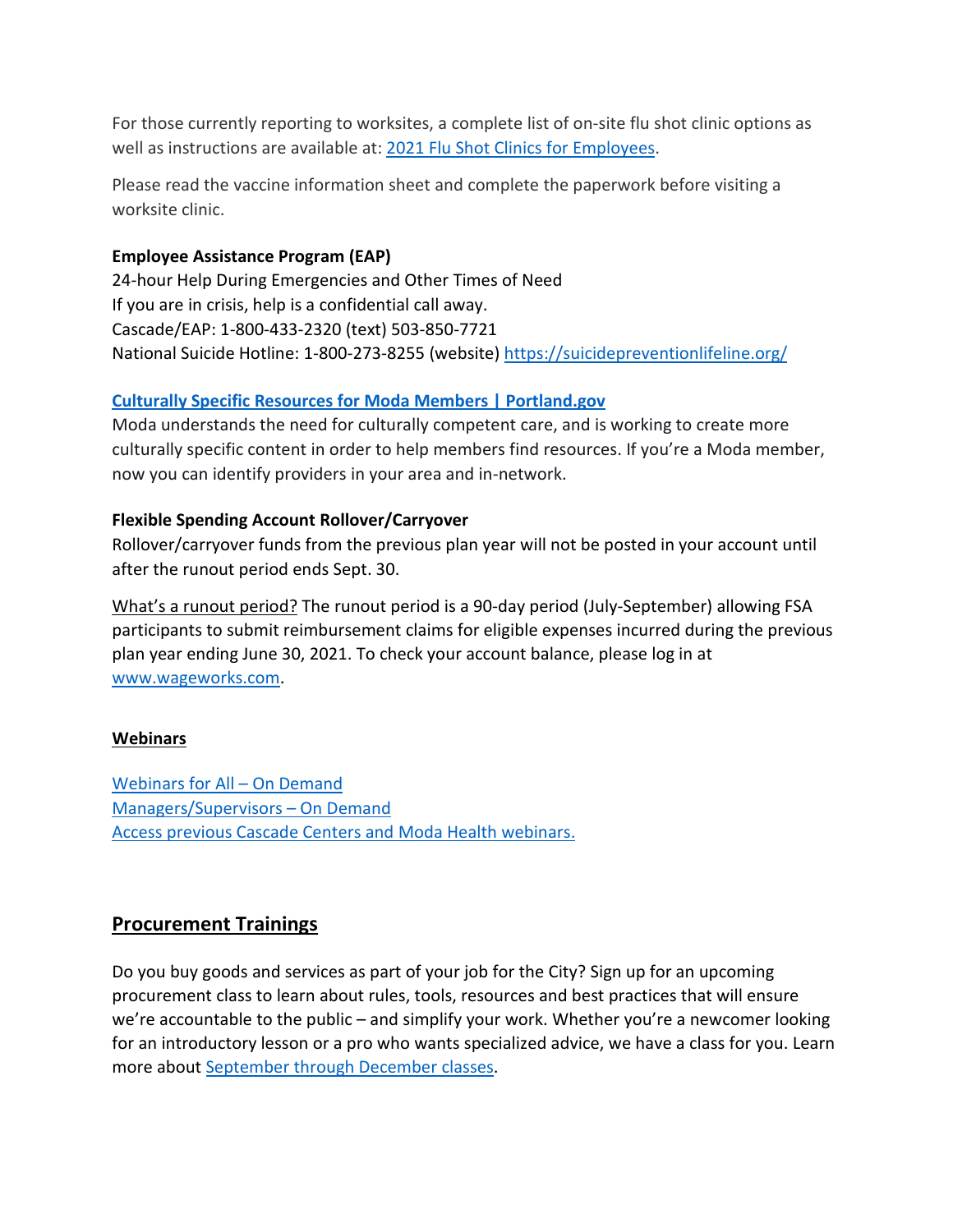# <span id="page-8-0"></span>**Training** *(VIRTUAL)*

Be sure to visit *CityLearner* for course descriptions and the most current class details.

#### **Required, All Employees**

*HR 2.02, Workforce Harassment & Discrimination Prevention for Non-Supervisory Employees* Thursday, Oct. 14, 9:30-11:30 a.m.

*Workplace Harassment, Discrimination, & Retaliation Prevention (HR 2.02) Refresher: Non-supervisory version*  Wednesday, Oct. 20, 1-2 p.m.

*Workplace Harassment, Discrimination, & Retaliation Prevention (HR 2.02) for Managers/Supervisors*  Wednesday, Oct. 20, 9-11 a.m.

*Workplace Harassment, Discrimination, & Retaliation Prevention (HR 2.02) Refresher for Managers/Supervisors*  Wednesday, Sept. 29, 9-10 a.m.

*Racial Equity 101* Thursday, Sept. 30, 8:30 a.m. - 12 p.m.

## *Defensive Driver Training -- eLearning now available in CityLearner – Updated July 2021*

Purpose: Present basic defensive driving techniques useful for any driver. Program also reviews expectations while driving on city business. These classes enable city drivers to comply with *[HRAR 4.13 Vehicle Loss Prevention.](http://www.portlandoregon.gov/?mode=search&search_action=SearchResults&top_category_tree_id=25777&filter_category_tree_id=25777&search_category_tree_id=25777&search_words=HRAR+4.13+Vehicle+Loss+Prevention&submit=Search)* Drivers need to refresh defensive driver training every three years. Content is broken into five modules or sections. Each module can be taken individually.

#### **Training topics include**:

- Driving policies
- Defensive driving strategies and techniques
- Factors affecting driver performance
- Safe backing
- Driving in adverse conditions
- Sharing the road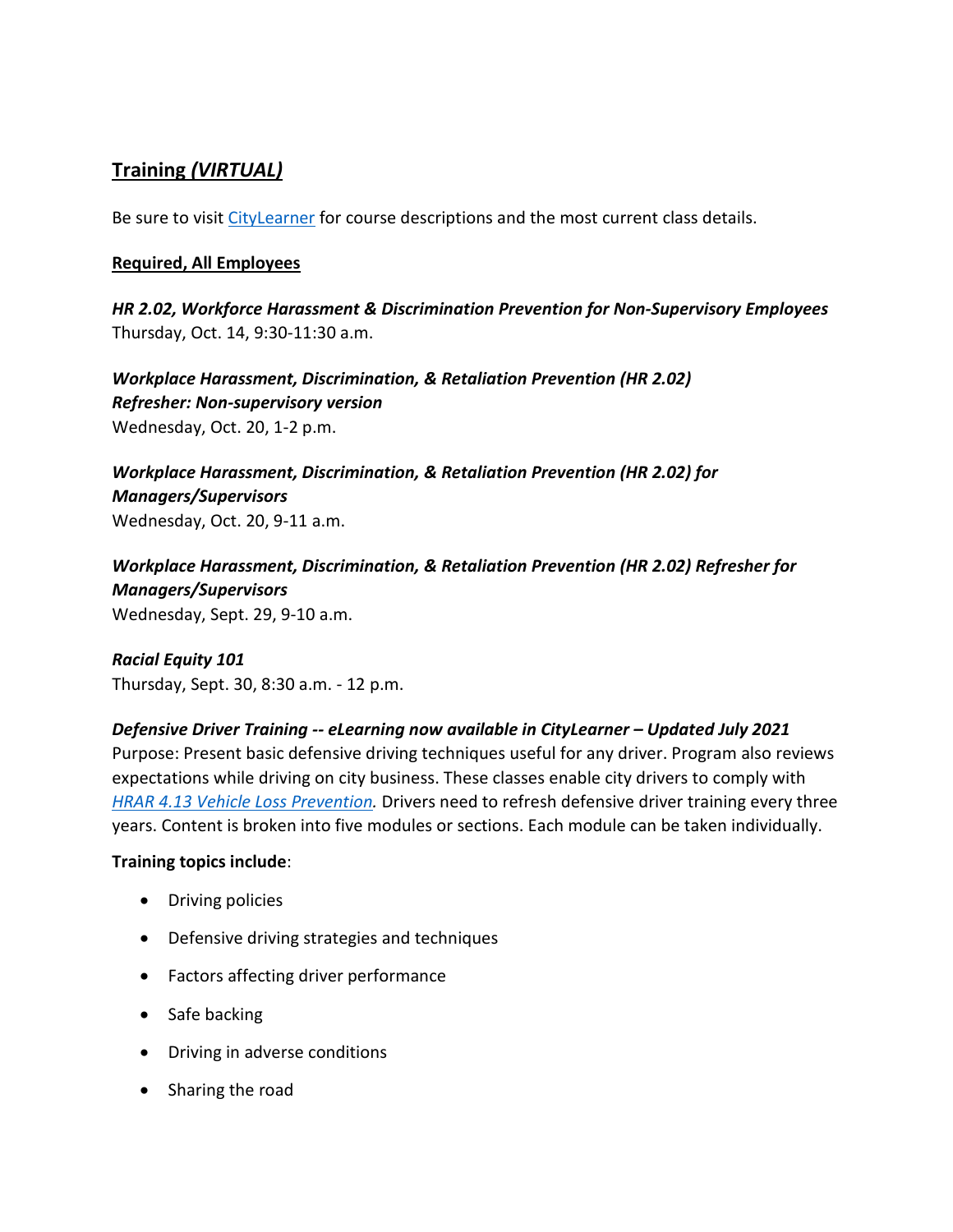• Incident reporting requirements.

The eLearning can be taken at any time. Here is a direct link to the course: [Defensive Driver](https://cityofport.plateau.com/learning/user/common/viewItemDetails.do?OWASP_CSRFTOKEN=5M1O-5ANN-0TLU-3QOL-OISM-MYFY-1V3A-L7M9&componentID=LMS61011177&componentTypeID=ELRN&fromSF=Y&revisionDate=1607576040000&menuGroup=Learning&menuItem=Cur&fromDeepLink=true&hideItemDetailsBackLink=true)

#### **Leadership Engagement and Development (LEAD) Program for Managers & Supervisors**

#### *Emotional Intelligence*

Do you ever get upset at work? Do you work with people who sometimes get upset or shut down? If you answered yes, you're human and you work with people who are human! And, it's likely you experience a range of emotions at work from anger and fear to joy and true compassion.

In this introductory class, we will examine the spectrum of emotions in our daily lives and learn how to cultivate awareness and acceptance of what our emotions are telling us. In this 2-part training, we will break down the core competencies of emotional intelligence at work and identify specific strategies to slow down, process what is happening and build the support you and your teams need. Emotional intelligence is essential to embodying the City of Portland's core values, and is foundational to dismantling systems of oppression and leading resilient and empowered teams. Hosted by BHR, this virtual class is led by Dawn Uchiyama, Deputy Director at the Bureau of Environmental Services, who wholeheartedly invites you to join the conversation.

Day 1: Tuesday, Oct. 19, 1-4 p.m. Day 2: Thursday, Oct. 21, 1-4 p.m.

## *Centering Well-being*

Created to promote awareness; destigmatize mental health to increase understanding; and provide tools, resources, and information to capacitate leaders. Capacity building enables leadership to be more skilled to acknowledge the prevalence of mental health disabilities; provide safety, support, and inclusivity for those persons in the workplace that experience mental health disabilities; to create and implement policies practices and procedures that center well-being using a person-centered lens.

Wednesday, Oct. 13, 9 a.m. - 12:30 p.m.

## **Professional Development**

## *New Employee Orientation*

Click [New Employee Orientation](https://www.portlandoregon.gov/bhr/77721) for more information. Tuesday, Oct. 12, 10 a.m. - 1:30 p.m. (30-minute lunch break is included)

## *Investigative Interview (Best Practices) (New)*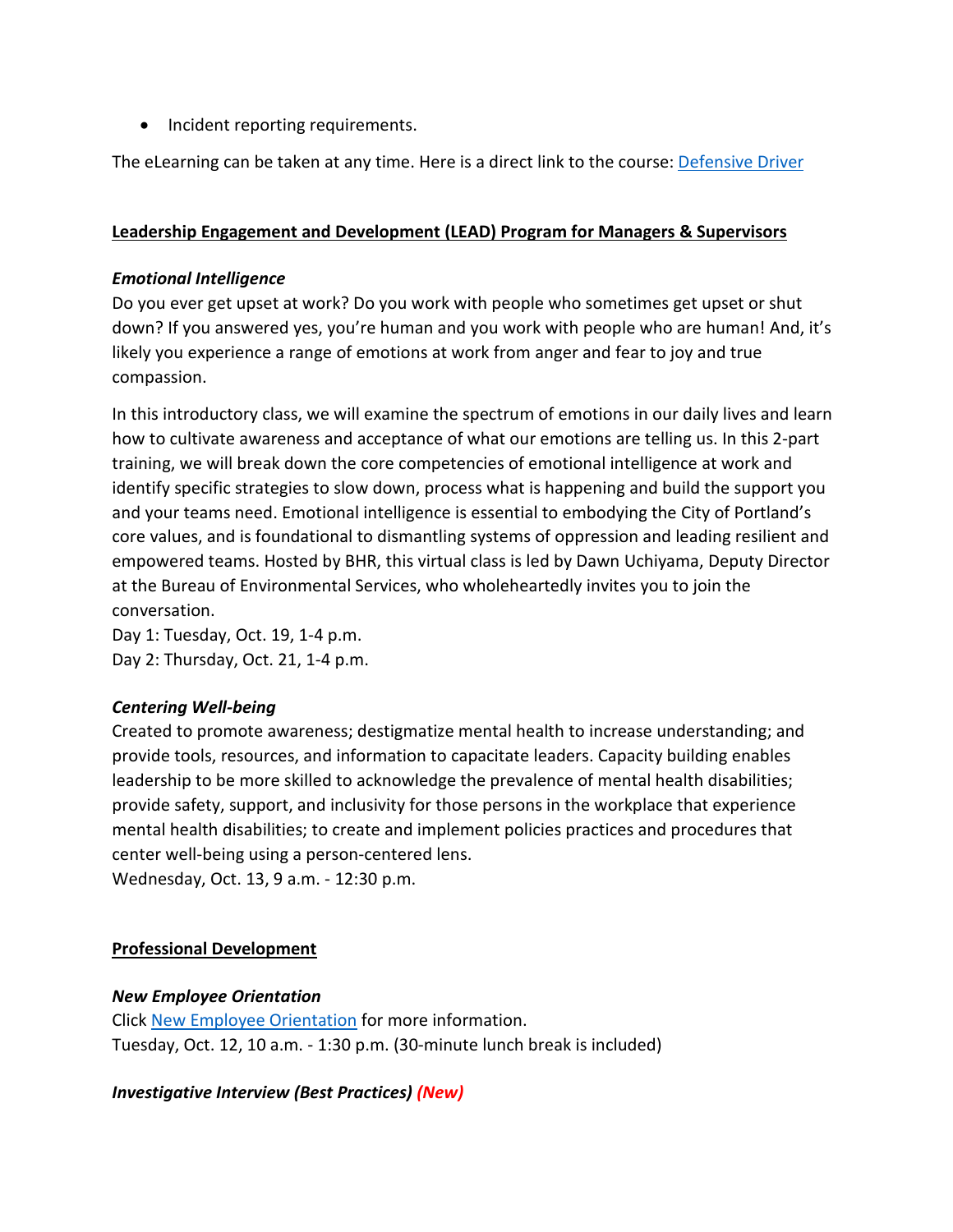This course is intended for Citywide managers, supervisors and HRBPs. You will learn the factors that apply to investigative interviews at the City of Portland and how to:

- Determine when to conduct or not conduct an investigation
- Prepare for and conduct an effective investigative interview
- Collect and analyze information to determine next steps

Monday, Oct. 4, 9 a.m. - 12:30 p.m.

# *Reasonable Employment Accommodations (New)*

Get an overview of the reasonable accommodations process for City of Portland job applicants and employees who have disabilities, are pregnant or nursing, and/or observe a religious practice(s). Includes a brief review of the City of Portland's legal and equity commitments, definitions of covered groups, and a step-by-step look at the accommodations process. Friday, Oct. 22, 11 a.m. - 12:15 p.m.

# *SAP SuccessFactors hosts the City's new online Performance Review Process for all meriteligible staff!*

Specifically designed for non-supervisory staff as well as managers and supervisors, to provide participants with an overview of the Fiscal Year process with information on the four phases of the performance review cycle including – Assess, Refine, Grow, and Align.

At the completion of the courses, participants should have a understanding of the following:

- Performance cycle
- Two types of objectives used in this process
- How to conduct a check-in
- How this cycle supports fair and consistent ratings.

Here are the direct link to the classes: [SuccessFactors Performance Review Process Overview](https://cityofport.plateau.com/learning/user/common/viewItemDetails.do?OWASP_CSRFTOKEN=DU90-LX7U-MJFA-R3RR-74UK-2I97-WO9L-P1RW&componentID=29037&componentTypeID=ELRN&fromSF=Y&revisionDate=1621295700000&menuGroup=Learning&menuItem=Cur&fromDeepLink=true&hideItemDetailsBackLink=true) [SuccessFactors Performance Review Process Overview for Managers and Supervisors](https://cityofport.plateau.com/learning/user/deeplink.do?OWASP_CSRFTOKEN=52B6-NP4F-RXCB-ZUY3-124U-DEBZ-IMIS-A678&linkId=ITEM_DETAILS&componentID=29040&componentTypeID=ELRN&fromSF=Y&revisionDate=1621298220000)

## **Procurement Training**

## *Design Bid Build Construction*

This course is a comprehensive overview of contracting for construction services and focuses on bidding and contracting requirements that include an update on recent changes and latest developments. Topics include contracting basics, recent developments, roles and responsibilities, and new small business program requirements.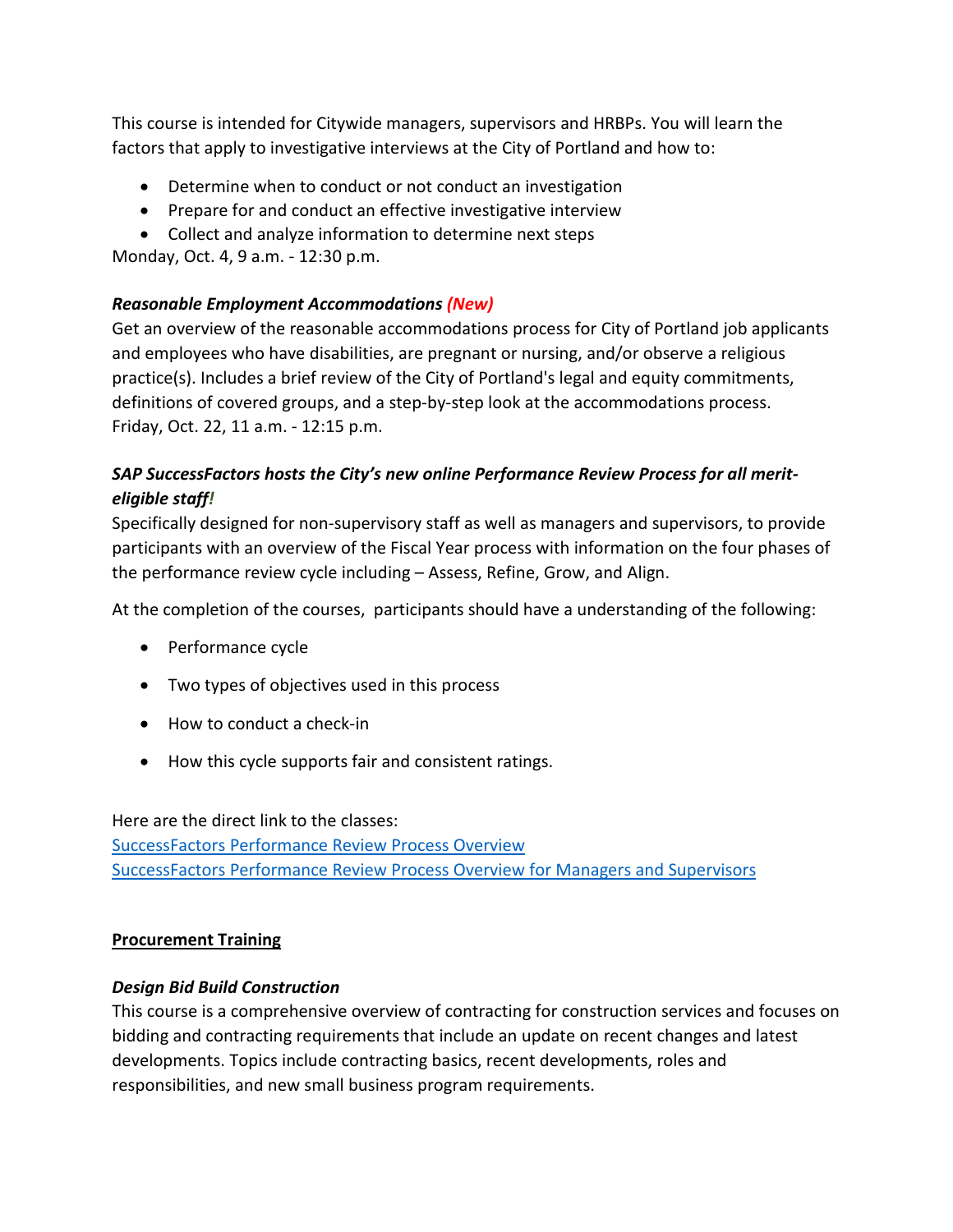Tuesday Oct. 5, 9-11 a.m. [Join Microsoft Teams Meeting](https://teams.microsoft.com/l/meetup-join/19%3ameeting_NjIxOTQ5ZjAtMGMzYi00ODQ1LWIwMjQtNjU4Yjg4YzFkOTY5%40thread.v2/0?context=%7b%22Tid%22%3a%22636d7808-73c9-41a7-97aa-8c4733642141%22%2c%22Oid%22%3a%2286b2ae6e-2fe6-44ca-9974-4b60b2e2cd99%22%7d) [+1 971-323-0035](tel:+19713230035,,397710192) Conference ID: 397 710 192#

#### *Roles & Responsibilities in Goods and Services Processes*

Course objectives are to outline the major steps within the procurement process for Goods and Services for both competitive and non-competitive solicitations, provide you with an overview of the roles and responsibilities between Procurement Services and the requesting Bureau for each step of the Goods and Services procurement processes.

Thursday, Oct. 7, 9-11 a.m.

[Join Microsoft Teams Meeting](https://teams.microsoft.com/l/meetup-join/19%3ameeting_NTA0NzYwY2ItNTU1MS00MTA0LWE1ZWItZjZlODdmOTJmZmMw%40thread.v2/0?context=%7b%22Tid%22%3a%22636d7808-73c9-41a7-97aa-8c4733642141%22%2c%22Oid%22%3a%2286b2ae6e-2fe6-44ca-9974-4b60b2e2cd99%22%7d) [+1 971-323-0035](tel:+19713230035,,141322762) Conference ID: 141 322 762

#### *Contractual Risk*

Attendees will learn the basic terminology associated with contractual risk, common insurance coverages required by the City of Portland, and how to use the new Risk Assessment Tool. Thursday, Oct. 14, 9- 11 a.m.

[Join Microsoft Teams Meeting](https://teams.microsoft.com/l/meetup-join/19%3ameeting_ZjhkNmE5Y2EtODgyZS00NGQ4LTkxZGEtMDY1ZTE4YzdlYmZh%40thread.v2/0?context=%7b%22Tid%22%3a%22636d7808-73c9-41a7-97aa-8c4733642141%22%2c%22Oid%22%3a%2286b2ae6e-2fe6-44ca-9974-4b60b2e2cd99%22%7d) [+1 971-323-0035,](tel:+19713230035,,634388966) Conference ID: 634 388 966#

See [a complete list of Procurement Trainings.](https://www.portlandoregon.gov/brfs/article/780678)

To register, go to [CityLearner](https://www.portlandoregon.gov/sf) (using Internet Explorer or Chrome; a remote access token is not needed), select "Learning," type the course name into the "Find Learning" search field, then click "Go" to locate the course. Register for the date and time that work for your schedule. If you need assistance with CityLearner, please go to [CityLearner Help,](https://www.portlandoregon.gov/bhr/69963) or send an email to [BHR](mailto:hrtraining@portlandoregon.gov)  [Training.](mailto:hrtraining@portlandoregon.gov) Upon successful registration in CityLearner, a Zoom meeting invitation, training instructions, and materials will be sent two to three business days before the class date.

If you have questions about the listed trainings, or any others, please send a message to [hrtraining@portlandoregon.gov.](mailto:hrtraining@portlandoregon.gov)

# *Thank You!*



**BHR Communications**  City of Portland, OMF Bureau of Human Resources Ph: 503.823.3572 | Fax: 503.865.3288

**Anti-racism | Equity | Transparency | Communication | Collaboration | Fiscal Responsibility** [core competency model](https://www.portlandoregon.gov/bhr/article/765248) — [core competency accessible document](https://www.portlandoregon.gov/bhr/article/765305)

**Confidentiality Notification:** Information in and/or accompanying this email is the property of the City of Portland Bureau of Human Resources, intended for the use of the person to whom it is addressed, and may be confidential or privileged in nature. Disclosure, copying, distribution or the taking of any action in reliance on confidential or privileged information without the knowledge and express consent of the